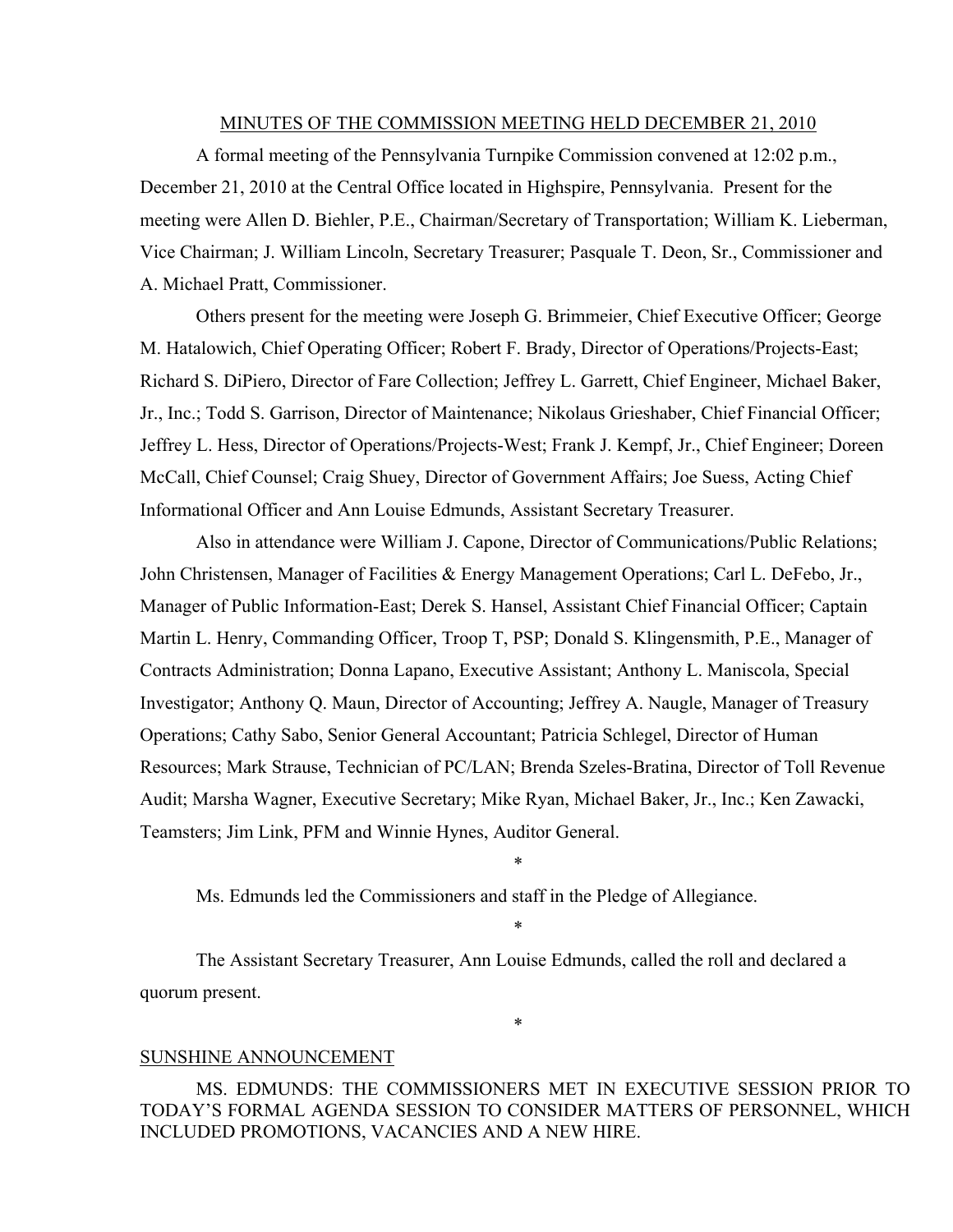THE COMMISSIONERS ALSO DISCUSSED DOCKET NO. 09-0400 (UNITED STATES WESTERN DISTRICT), ARBITRATION NO. 11680, PROPETY CLAIM NO. DC-1542 AND ENGAGED IN NON-DELIBERATIVE INFORMATIONAL DISCUSSIONS REGARDING VARIOUS ACTIONS AND MATTERS, WHICH HAVE BEEN APPROVED AT PREVIOUS PUBLIC MEETINGS.

\*

#### PUBLIC COMMENT

MS. EDMUNDS: THE PUBLIC IS WELCOME AT THIS TIME TO ADDRESS THE COMMISSION REGARDING ITEMS LISTED ON THE AGENDA OR OTHER ITEMS NOT LISTED ON THE AGENDA THAT ARE WITHIN THE COMMISSION'S AUTHORITY OR CONTROL.

IN ORDER TO CONDUCT AN ORDERLY, EFFICIENT, EFFECTIVE AND DIGNIFIED MEETING, ALL PERSONS WISHING TO ADDRESS THE COMMISSION SHOULD HAVE SIGNED IN AND REQUESTED TIME TO SPEAK. IF YOU HAVE NOT DONE SO, YOU ARE INVITED TO DO SO.

COMMISSIONERS, WE HAVE NO REQUEST TO ADDRESS THE COMMISSION. AT THIS TIME WE ASK ALL VISITORS TO STAND AND INTRODUCE YOURSELF.

JIM LINK, PFM KEN ZAWACKI, TEAMSTERS WINNIE HYNES, AUDITOR GENERAL

MS. EDMUNDS: THIS CONCLUDES THE PUBLIC COMMENT SECTION OF THE MEETING. \*

## MINUTES OF THE MEETING

Motion-That the Minutes of the meeting held December 7, 2010 be approved and filed-was made by Commissioner Lieberman, seconded by Commissioner Lincoln; and passed unanimously.

\*

#### **COMMUNICATIONS**

Motion-That the Commission accepts and files the memos received from the Chief Counsel and the Manager of Procurement and Materials Management-was made by Commissioner Lincoln, seconded by Commissioner Lieberman; and passed unanimously.

\*

#### PERSONNEL

Motion-That the Commission approves the Personnel as amended-was made by Commissioner Lincoln, seconded by Commissioner Deon; and passed unanimously.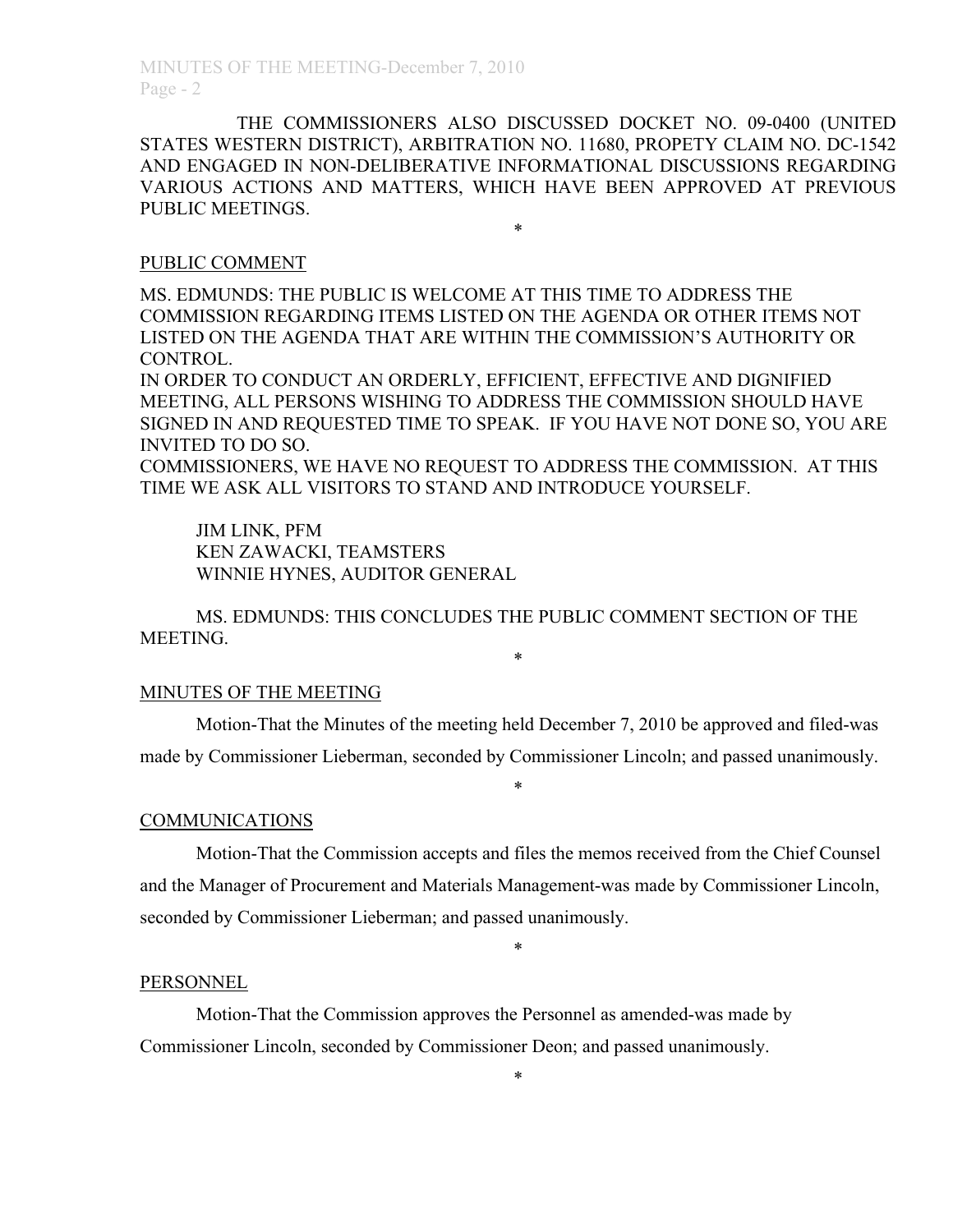## MINUTES OF THE MEETING-December 7, 2010 Page - 3

#### NEW BUSINESS

## Reinvestments, Liquidations and Purchase of Securities

Upon the motion by Commissioner Lincoln seconded by Commissioners Pratt, the following Resolution was presented for adoption:

## **RESOLUTION**

BE IT RESOLVED that The Pennsylvania Turnpike Commission hereby ratifies the action of the Assistance Chief Financial Officer, with the approval of the Chief Executive Officer and the Consulting Engineer, in directing the Trustee to make the foregoing reinvestments, liquidations and purchases; and

BE IT FURTHER RESOLVED that copies of the Resolution certified by the Assistant Secretary Treasurer shall be forwarded to the Trustee as required in Article VI, Section 602 of the 2001 Amended and Restated Trust Indenture.

The following members voted yea: Commissioners Biehler, Lieberman, Lincoln, Deon and Pratt. The motion passed unanimously.

\*

## **AGREEMENTS**

Motion-That the Commission approves the negotiation and execution of the Amendments, a Supplement and the Agreements for the items listed in memos "a" through "f":

- a. Amendment to our agreements with The Pennsylvania State Police for patrolling the Turnpike; to adjust the reimbursement for patrol of the Findlay Connector to a new monthly rate of \$12,934.58 effective through June 30, 2011;
- b. Reimbursement Agreement with the PA Fish and Boat Commission (PFBC) to reimburse the PFBC for the removal of the Norristown Farm Dam and for habitat improvements; at a notto-exceed amount of \$425,000.00;
- c. Approve the sale of the former Antoon property in Uniontown pursuant to Section 2D of the Land Use Policy, by listing the property for sale with Continental Realty; and authorize the execution of the listing agreement, sales agreement and deed;
- d. Approve the sale of the former O'Donnell property in Arona pursuant to Section 2D of the Land Use Policy, by listing the property for sale with Continental Realty; and authorize the execution of the listing agreement, sales agreement and deed;
- e. Agreement with Continental Realty for continued land use consulting services for two years; a Settlement Agreement with Continental Realty for the amount due for services rendered from June 11, 2010 until the new agreement has been fully executed; and authorize the issuance of a check in the settlement amount;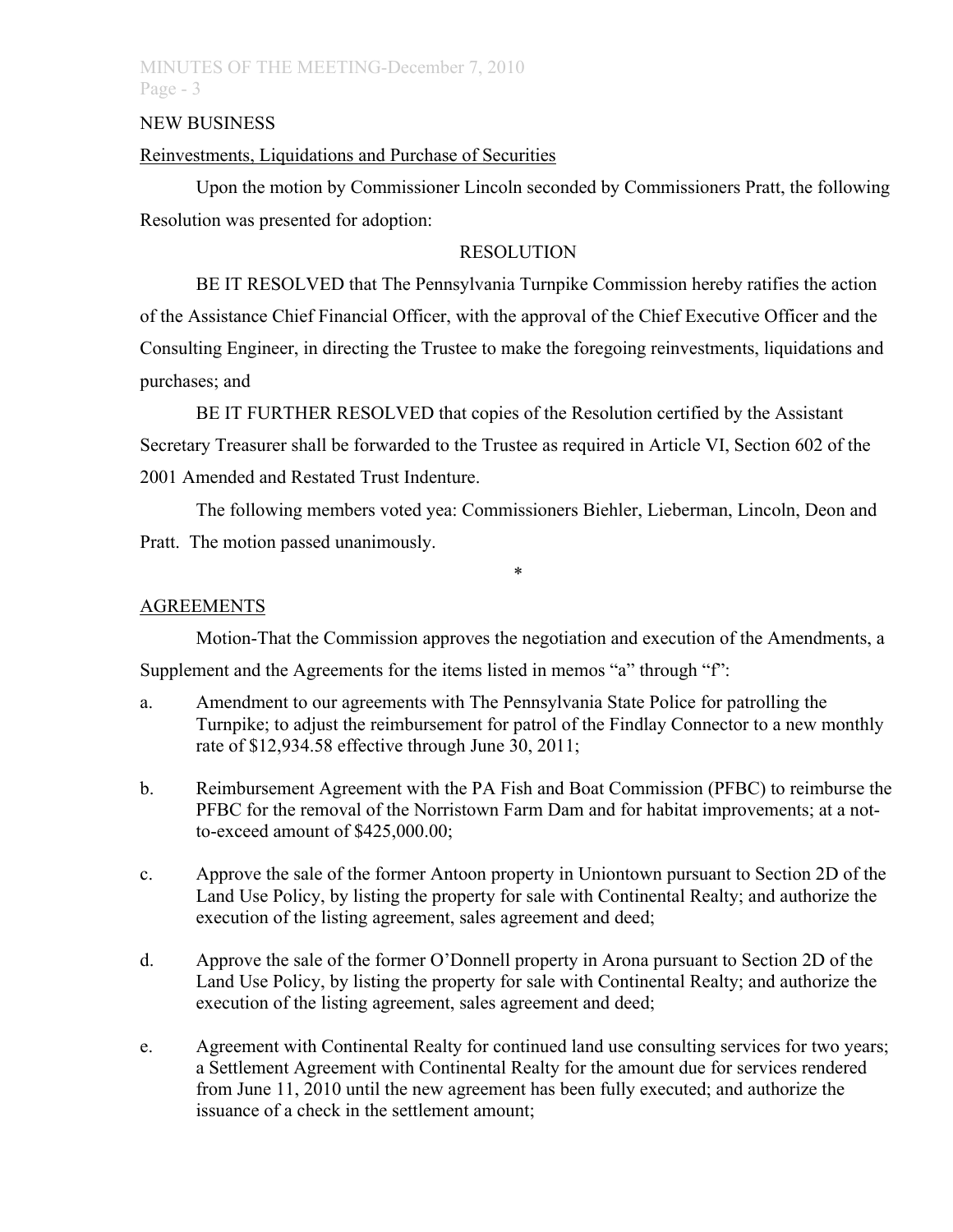f. Amendment to our agreement with AAA East Central for the distribution of E-ZPass in their branch offices; to enable their offices to participate in the E-ZPass Go-Pak retail program;

-was made by Commissioner Lincoln, seconded by Commissioner Deon; and was passed unanimously.

Item F-2g is being removed from the agenda

g. Supplemental Agreement #5 with McCormick Taylor, Inc. for Act 44 Public Relations and Communications Services, for a supplement of \$500,000.00; increasing the not-to-exceed amount to \$27,500,000.00.

\*

## RIGHT-OF-WAY REQUESTS

Motion-That the Commission approves the Right-of-Way Requests for the items listed in memos "a" through "c":

- a. Approve an Easement Agreement and a water line transfer from the Commission to Exeter Peter Lane I, L.P. for our water line at the Norristown Interchange;
- b. Relinquish the condemnation of Right-of-Way #17964, a total take parcel, that was to be necessary for the Southern Beltway project; and authorize payment of cost, expenses and damages, if any, suffered by reason of the condemnation;
- c. Approve a Sales Agreement with Timothy J. and Sherri L. Maret for a conservation easement, as deemed necessary by the DEP, as part of the Susquehanna River Bridge project and approve the issuance of payment to the Maret's in the amount of \$47,925.00.

-was made by Commissioner Lincoln, seconded by Commissioner Pratt; and passed unanimously.

\*

## AUTHORIZE PAYMENT

Motion-That the Commission authorizes payment for the 2010 Notice of Assessment from the Bureau of Workers' Compensation, Department of Labor and Industry, for the Workers' Compensation Fund, in the amount of \$51,173.00-was made by Commissioner Lincoln, seconded by Commissioner Deon; and passed unanimously.

\*

# AWARD OF BIDS, RENEWAL OF AN AGREEMENT AND THE ISSUANCE OF PURCHASE **ORDERS**

Motion-That the Commission Approves the Award of Bids, the Renewal of an Agreement and the Issuance of Purchase Orders for the items listed in memos "a" through "g":

a. Janitorial supplies, exercising our final option to renew the agreement for an additional year (January 1, 2011-December 31, 2011): XPEDX \$173,000.00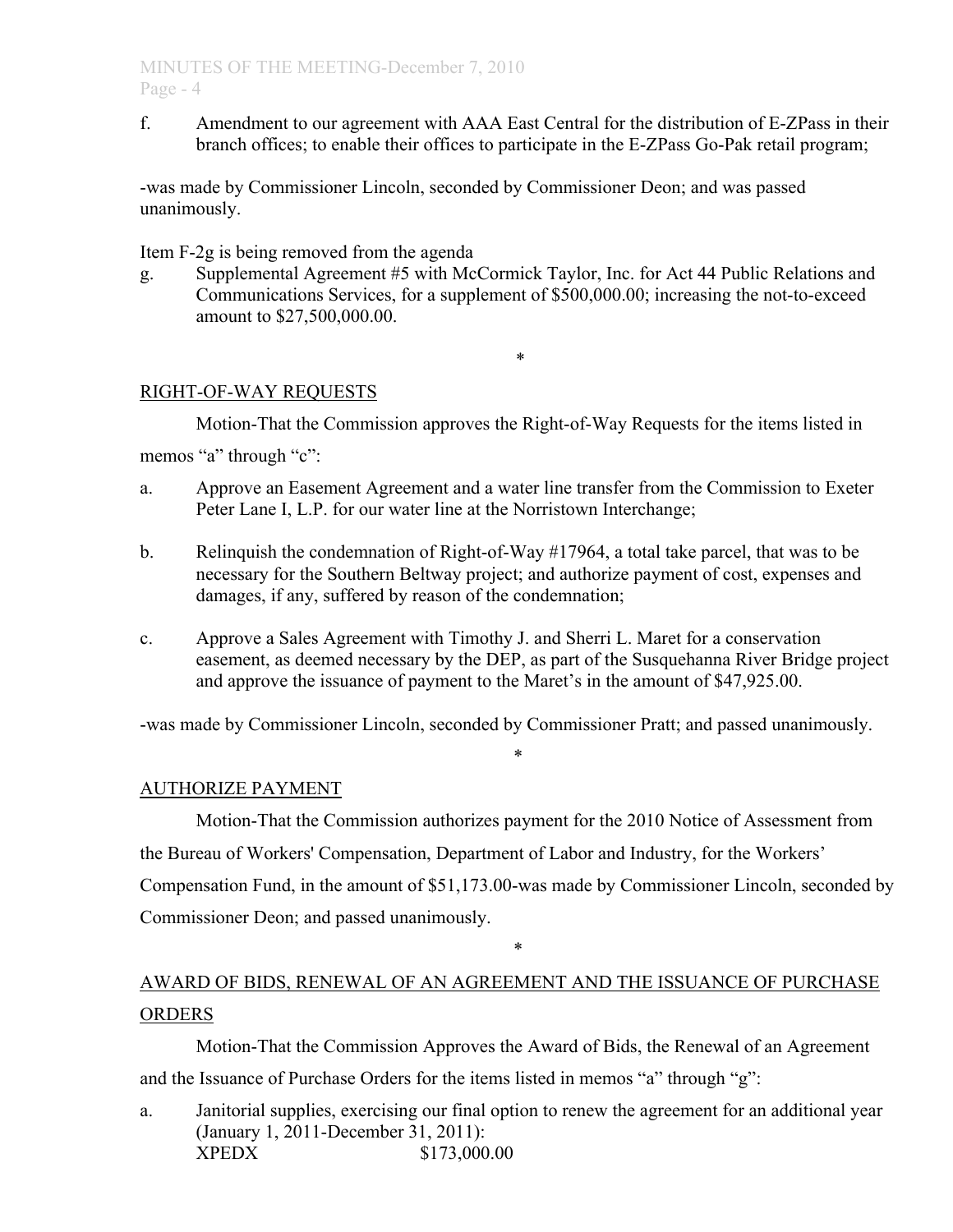| All American Poly    | 76,000.00    |
|----------------------|--------------|
| Grainger             | 24,000.00    |
| <b>PIBH</b>          | 20,000.00    |
| <b>TOTAL RENEWAL</b> | \$293,000.00 |

- b. Lease for Dell computers and laptops for four-years; utilizing the Commonwealth's contract with Dell Marketing; at a total award of \$1,576,636.00;
- c. Microwave radio interface at the Valley Forge Interchange, utilizing the Commonwealth's contract with Alcatel Lucent USA, Inc.; at a total award of \$198,045.00;
- d. Four (4) 2011 Chevrolet Express cargo vans; utilizing the Commonwealth's contract with Apple Automotive Group; at a total award of \$116,472.00;
- e. Microsoft Windows 7/Office 2010 Purchase with a 5-year software assurance; utilizing the Commonwealth's contract with CDW Inc.; at a total award of \$975,139.00;
- f. Modernization of the Reproduction print center with new digital printing equipment; utilizing the Commonwealth's contract with Oce' North America, Inc.; at a total award of \$321,345.00;
- g. Trend Deep Security Software, utilizing the Commonwealth's contract with Dell Marketing; at a total award of \$133,173.65.

-was made by Commissioner Lincoln, seconded by Commissioner Deon; and passed unanimously.

\*

## AWARD OF CONTRACTS

Motion-That the Commission approves the Award of Contracts for the items listed in memos

"a" and "b":

- a. Contract #T-292.00R001-3-02 for bituminous overlay between MP 292.00 and MP 299.30, to the lowest responsive and responsible bidder, Reading Site Contractors; at a total award of \$7,538,992.57 and a contingency amount of \$250,000.00;
- b. Contract #A-020.00T002-3-05 for roadway and bridge reconstruction from MP A20.31 to MP A25.67, to the lowest responsive and responsible bidder, Walsh Construction Company; at a total award of \$150,912,000.00 and a contingency amount of \$7,500,000.00.

-was made by Commissioner Lincoln, seconded by Commissioner Pratt; and passed unanimously.

\*

# **ITEMS ADDED TO THE FORMAL AGENDA**

# FINAL SELECTION

Motion-That the Commission approves the consultant selection recommendations from the Technical Review Committee and authorizes the negotiation and execution of a contract with the first firm listed for the items in memos "a" through "d":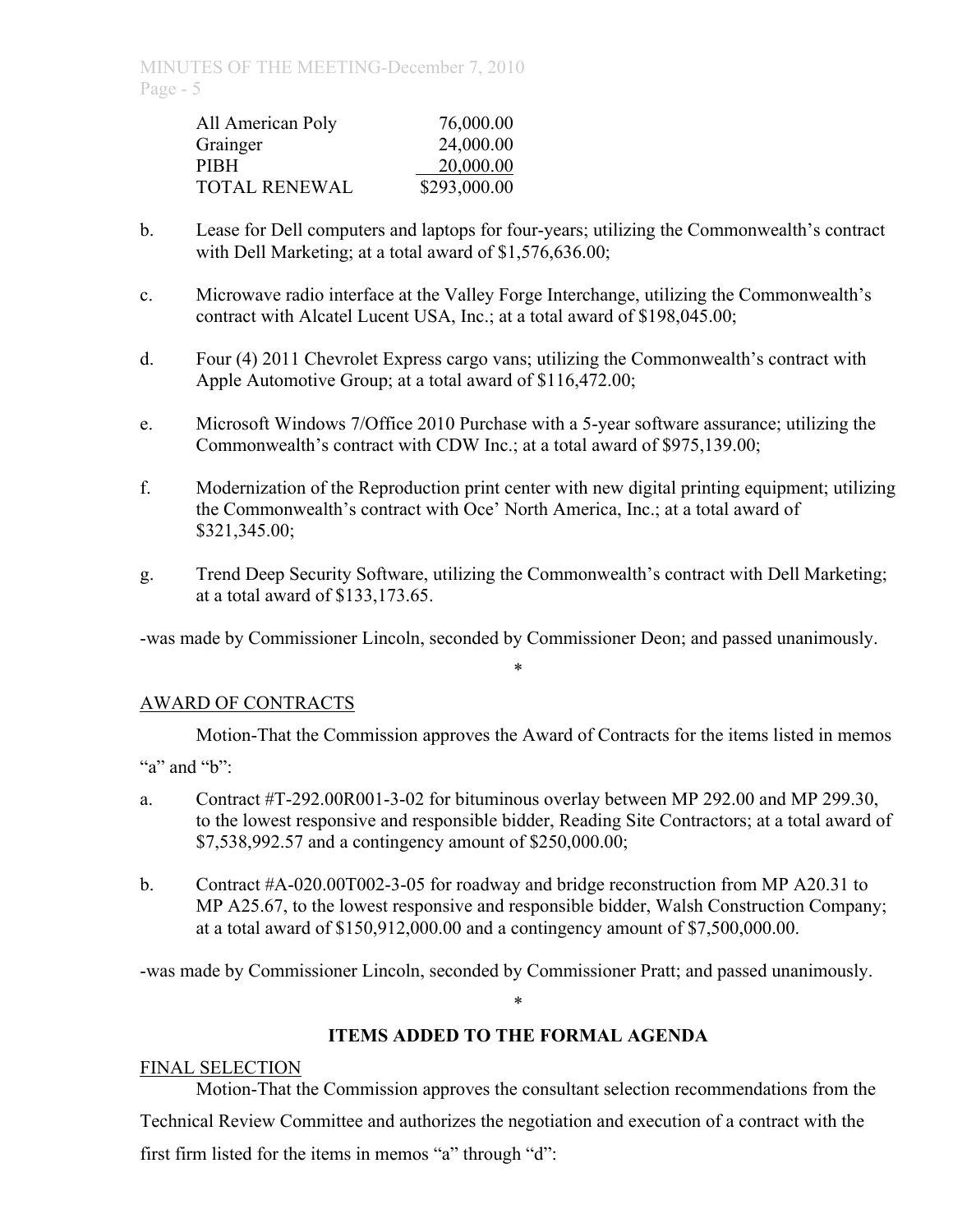a. Firm to conduct a study and complete a feasibility report documenting the system requirements, estimated costs, traffic and revenue analysis and implementation schedule involved with conversion of the Turnpike toll collection system to an AET system; at a notto-exceed amount of \$2,000,000.00:

> Reference #3-215 McCormick Taylor, Inc. Jacobs Engineering Group, Inc.

b. Engineering or construction management firm to provide construction inspection project management services for the replacement of Bridge DB-155 at MP 342.75; at a not-to-exceed amount of \$1,400,000.00:

Reference #4-085 TRC Engineers, Inc. Hill International, Inc. Erdman Anthony

c. Engineering or materials testing firm for an open-end construction materials inspection and testing services from MP 200.00 to MP 351.11 and the Northeast Extension; at a not-toexceed amount of \$850,000.00:

> Reference #5-073 ACA Engineering, Inc. Solar Testing of Pennsylvania, LLC Jeff Zell Consultants, Inc.

d. Engineering or construction management firm to provide open-end construction inspection services from MP 247.00 to MP 358.00 and the Northeast Extension; at a not-to-exceed amount of \$850,000.00:

Reference #5-074 The Temple Group, Inc. Erdman Anthony Carroll Engineering Corporation

-was made by Commissioner Lincoln; seconded by Commissioner Pratt; and passed unanimously.

\*

## SUPPLEMENTS

Motion-That the Commission approves the Supplemental Agreements as listed in memos "a"

through "c":

- a. Supplemental Agreement #3 with CECO Associates for final design of the Route 903 E-ZPass Only Interchange, for an additional \$460,000.00; increasing the not-to-exceed amount to \$2,910,000.00;
- b. Supplemental Agreement #2 with the Vitetta Group, Inc., for preliminary and final design services for the Trevose Maintenance relocation project, for an increase of \$75,000.00; increasing the not-to-exceed amount to \$2,225,000.00;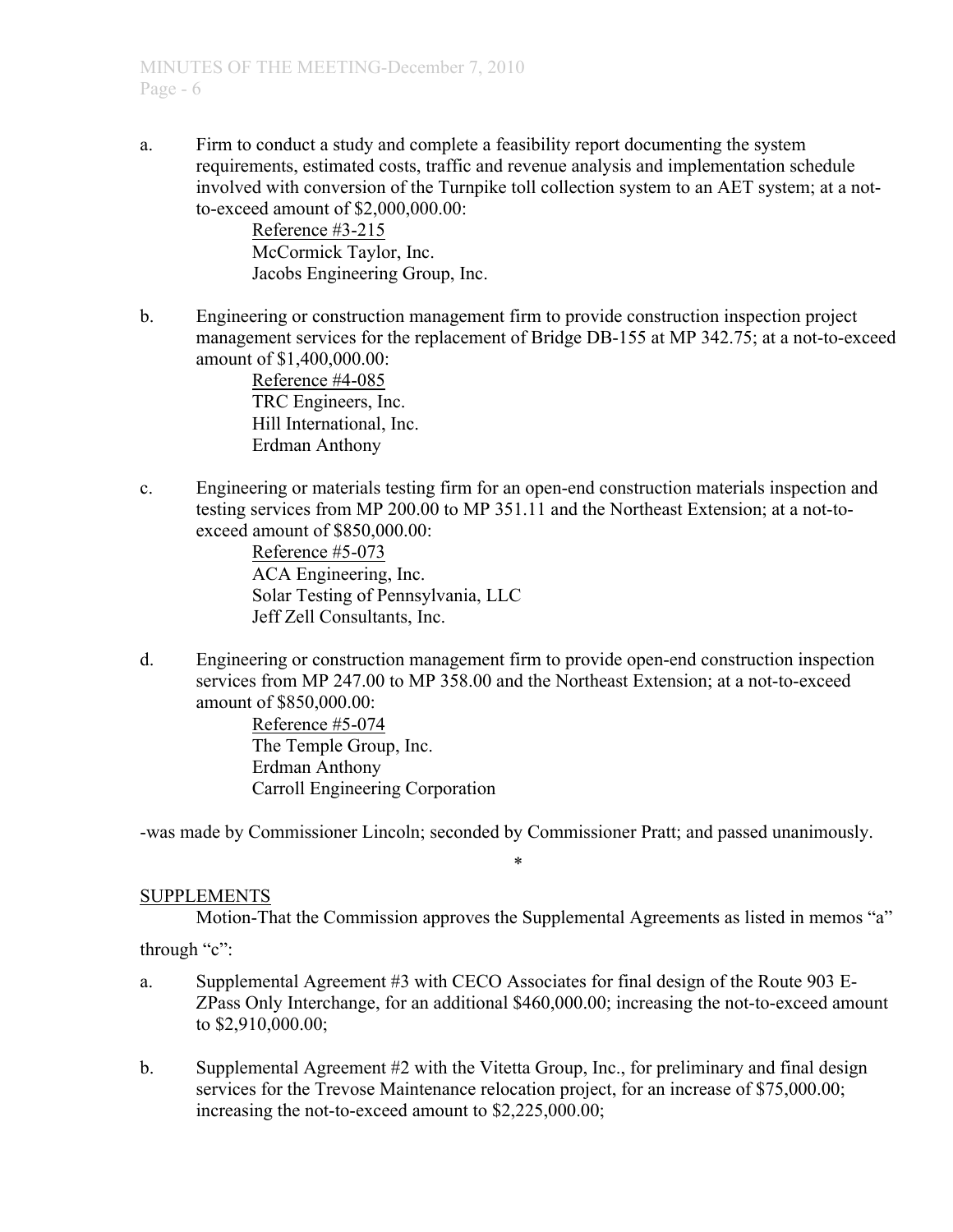c. Supplemental Agreement #1 with the Vitetta Group, Inc. for preliminary and final design services for the Uniontown to Brownsville Maintenance facility and salt storage facilities at M15 and M18on the Mon/Fayette Expressway, for an increase of \$600,000.00; increasing the not-to-exceed amount to \$2,100,000.00.

-was made by Commissioner Lincoln, seconded by Commissioner Deon; and passed unanimously.

\*

## CHANGE ORDERS

Motion-That the Commission approves the Change Orders for the items listed in memos "a" and "b":

- 
- a. Change Order #6 for Contract #01-002-FCXH with Walsh Construction for construction of Section 51A1 of the Mon/Fayette Expressway, for an additional \$907,208.64 necessary for concrete repairs, shoulder work, super pave mixture pricing, "Old Pittsburgh Road" repairs, concrete pavement pricing, drainage, Park and Ride lot, construction, rebar and electrical work;
- b. Change Order #3 for Contract #A-020.00T002-3-02 with J.F. Shea Construction, Inc. for the replacement of Bridge NB-129 at MP A27.20, for an additional \$237,665.35 necessary for acceleration costs, satisfy the Penn DOT Highway Occupancy Permit for paving and barrier work and a 175-day time extension for weather sensitive contract work.

-was made by Commissioner Lincoln, seconded by Commissioner Deon; and passed unanimously.

\*

## CHANGE ORDER AND FINAL PAYMENT

Motion-That the Commission approves Change Order #4 and Final Payment for Contract #02-073-RCKX with Haines and Kibblehouse, Inc. for structural demolition and/or removal for the I-276/I-95 Interchange project, for a decrease of \$204,106.93; making the final contract amount \$523,078.07, with the final amount due of \$54,991.04-was made by Commissioner Lincoln, seconded by Commissioner Pratt; and passed unanimously.

\*

## NEXT MEETING

MS. EDMUNDS: THE NEXT COMMISSION MEETING WILL BE HELD TUESDAY, JANUARY 11, 2011.

MR. BRIMMEIER: FIRST, I WOULD LIKE TO WISH EVERYONE HAPPY HOLIDAYS AND I'M GOING TO MAKE IT A SPECIAL HAPPY HOLIDAY TO RICH, BRENDA, MIKE BEGLER AND NICK. THE COMMISSIONERS HAVE DECIDED THAT WE SHOULD PUT THE FARE RATES BACK ON THE TICKETS AND WE WANT TO DO THAT OBVIOUSLY AS QUICKLY AS POSSIBLE. SO, IF WE CAN CONDENSE THE TIME PERIOD THAT WE'VE HEARD; ANYWHERE FROM 3 TO 4 MONTHS, LET'S DO IT.

\*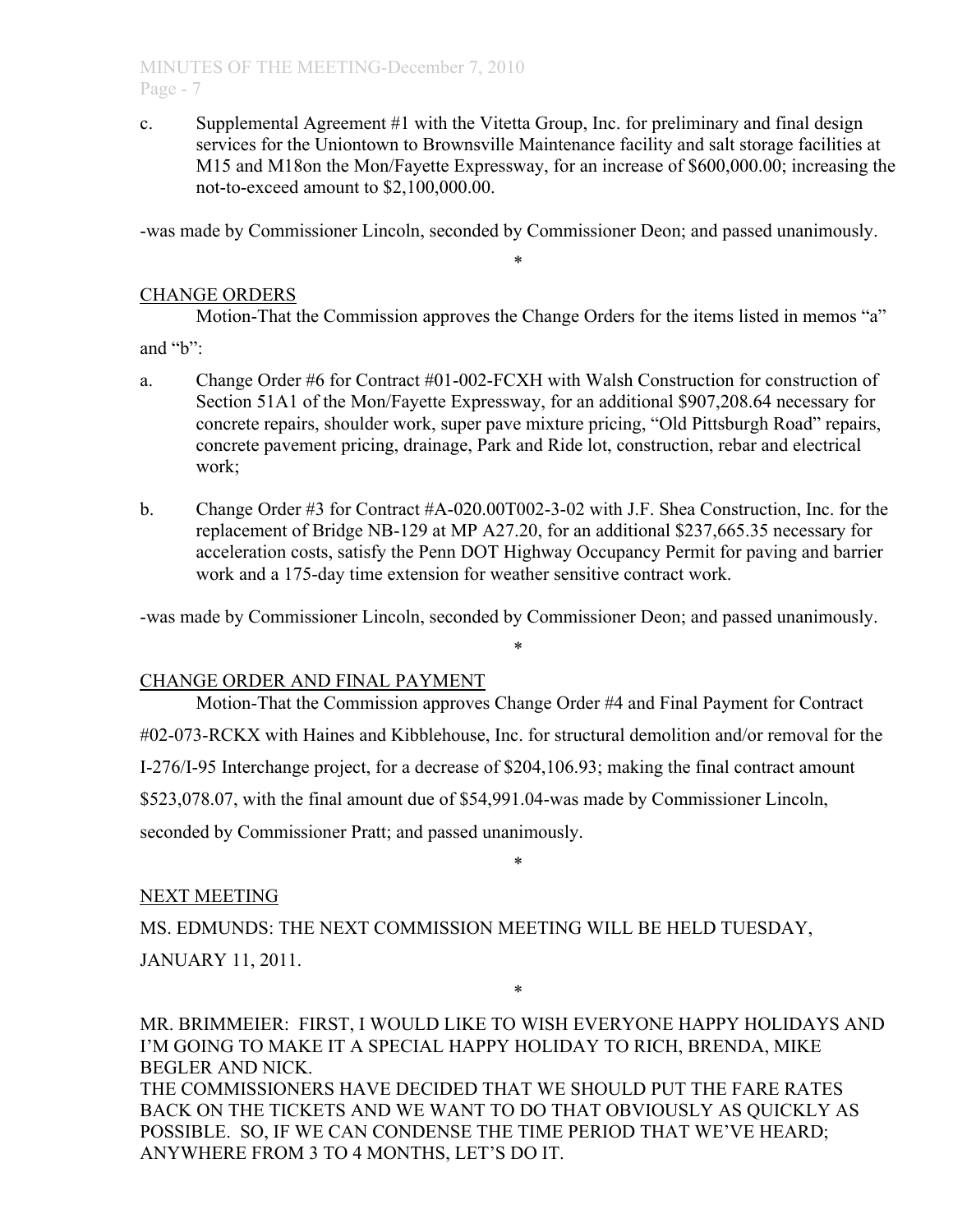## MERRY CHRISTMAS AND ENJOY YOUR HOLIDAYS AND LET THINK HOW WE CAN CONDENSE THAT PERIOD. THANK YOU.

#### ADJOURNMENT

MS. EDMUNDS: COMMISSIONERS, I HAVE NO OTHER ITEMS FOR CONSIDERATION. IF YOU HAVE NOTHING FURTHER, I REQUEST A MOTION FOR ADJOURNMENT.

Motion-That this meeting of The Pennsylvania Turnpike Commission be adjourned at 12:08 p.m.-was made by Commissioner Pratt, seconded by Commissioner Deon; and passed unanimously.

\*

PREPARED BY:

Ann Louise Edmunds Assistant Secretary Treasurer

01-11-11 **APPROVED BY:** 

J. William Lincoln Secretary Treasurer